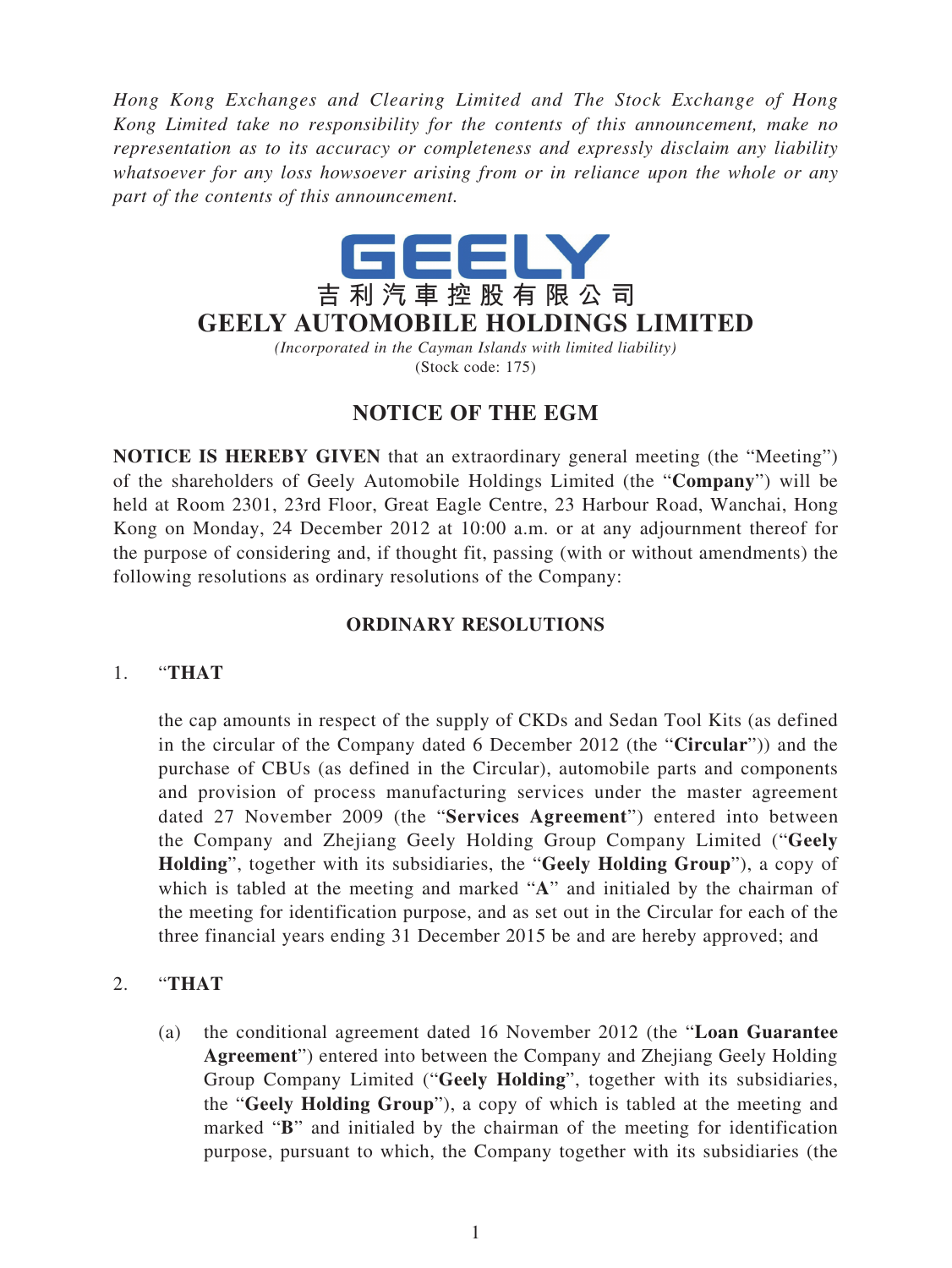"**Group**") agrees to provide guarantees (including the pledge of certain lands, buildings and facilities of the subsidiaries of the Group) on loans obtained or to be obtained by the Geely Holding Group on behalf of the Group (the "**Guarantees**"), be and is hereby approved, ratified and confirmed;

- (b) the cap amounts in respect of the Guarantees as set out in the circular of the Company dated 6 December 2012 for each of the three financial years ending 31 December 2015 be and are hereby approved; and
- (c) any one director of the Company, or any two directors of the Company if the affixation of the common seal is necessary, be and is/are hereby authorised for and on behalf of the Company to execute all such other documents, instruments and agreements and to do all such acts or things deemed by him/ her to be incidental to, ancillary to or in connection with the matters and transactions contemplated in the Loan Guarantee Agreement."

By order of the Board of **Geely Automobile Holdings Limited David C.Y. Cheung** *Company Secretary*

Hong Kong, 6 December 2012

*Head office and principal place of business in Hong Kong:* Room 2301, 23rd Floor Great Eagle Centre 23 Harbour Road, Wanchai Hong Kong

*Notes:*

- 1. Any member of the Company entitled to attend and vote at the meeting by the above notice is entitled to appoint one or more proxies to attend and, on a poll, vote instead of him/her. A proxy need not be a member of the Company.
- 2. The instrument appointing a proxy shall be in writing under the hand of the appointor or of his/ her attorney duly authorised in writing or, if the appointor is a corporation, either under its seal or under the hand of any officer, attorney or other person authorised to sign the same.
- 3. In order to be valid, the instrument appointing a proxy and the power of attorney or other authority (if any) under which it is signed, or a notarially certified copy of such power or authority, must be delivered to the office of the share registrars of the Company, Union Registrars Limited, at 18/F., Fook Lee Commercial Centre, Town Plaza, 33 Lockhart Road, Wanchai, Hong Kong not less than 48 hours before the time appointed for holding the meeting or any adjourned meeting thereof (as the case may be).